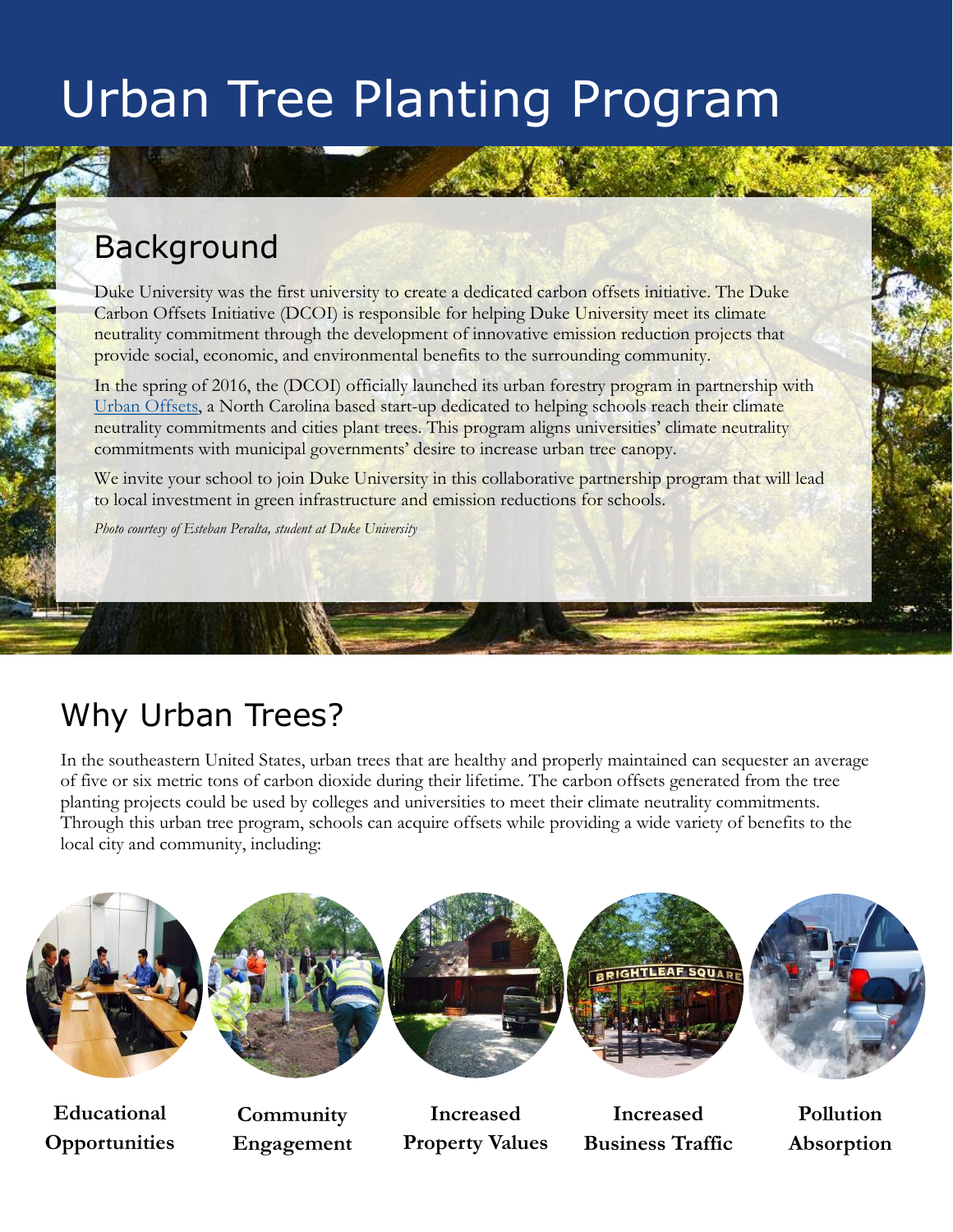## Educational Benefits

With higher education institutions' emission reduction targets, a school can harness the collective academic prowess of its community to provide solutions to complex issues. Due to the innovative and collaborative nature of urban forestry offsets, there are many opportunities for students, staff, and faculty to learn about how carbon offsets could fit within their school's climate goals. Urban forestry offset projects also provide an opportunity for schools to develop local carbon offset projects. Below are examples of how your school could engage its academic community in an effective manner.

#### **Students**

- Learn about carbon offsets and climate action plans
- Develop a project plan in collaboration with school's community, city officials, local businesses and non-profit organizations, and other universities
- Collect data on growth and health of project trees
- Use the data from the project trees for research projects
- Support community outreach about the environmental, economic, and societal benefits of trees
- Plant and care for project trees

#### **Staff and Faculty**

- Learn how a school can generate carbon offsets that can be used to meet a school's climate goals
- Develop a project plan in collaboration with school's community, city officials, local businesses and non-profit organizations, and other universities
- Use this project as a springboard for future offset projects that align with the goals of the school
- Identify ways to incorporate urban tree plantings in current and future research projects
- Provide students with real-world project management experience through a class project
- Have access to urban tree health and growth data
- Collaborate with faculty from across disciplines on new research projects
- Share research with the campus and local community





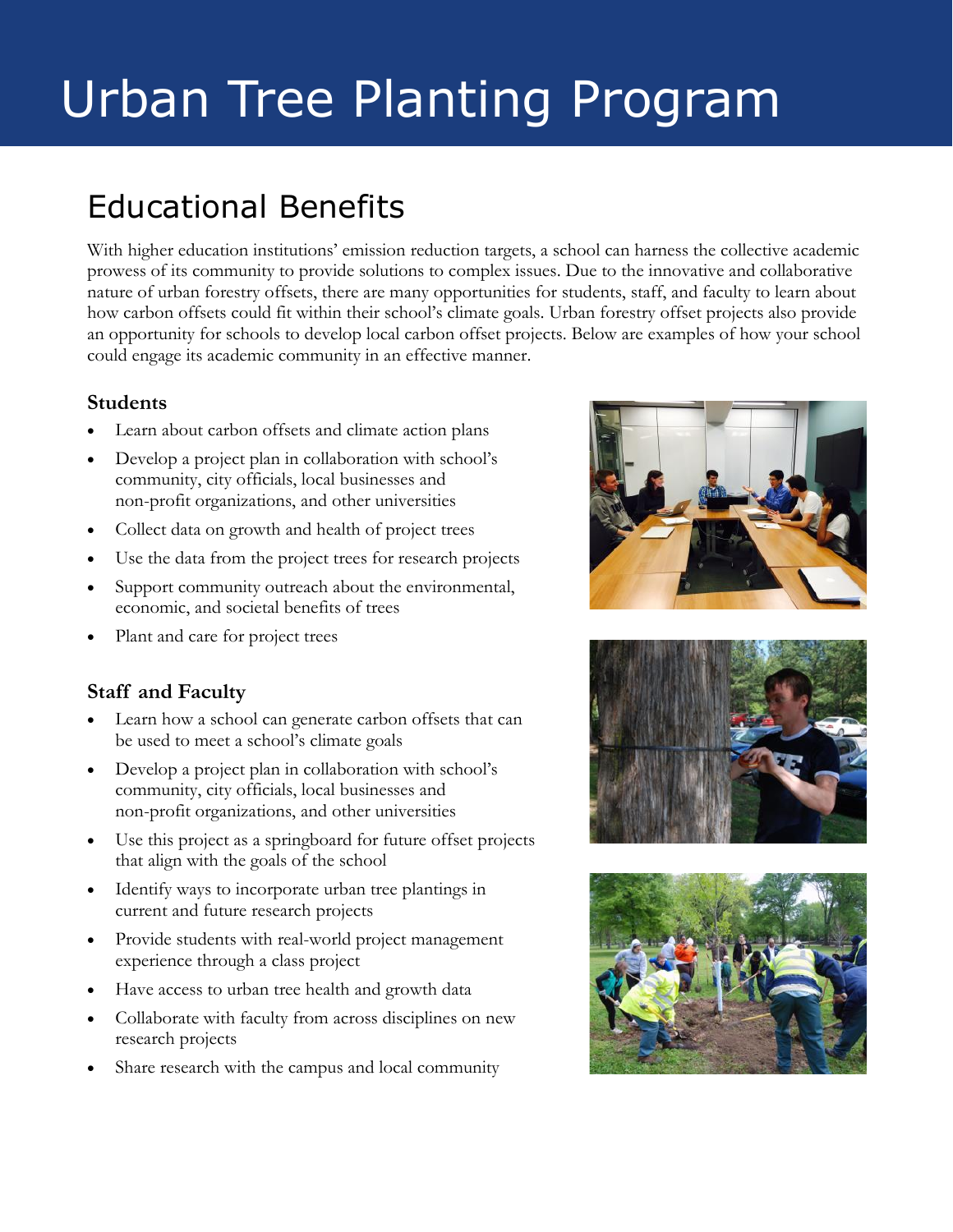## Program Timeline

The following project timeline was developed using the DCOI's and Urban Offsets' project experience. The anticipated time frame is 6 months, which allows for city partnership development, site selection, tree purchasing, and planting event coordination. After planting, tree growth data will be collected annually for the next forty years as the trees grow and sequester carbon. The DCOI and Urban Offsets will work with your school to verify the carbon offsets produced from the project as well as estimate additional benefits that the trees provide to the local community every five years.



#### Co-Benefits

The schools and Urban Offsets will estimate the value of social, economic, and environmental cobenefits

#### **Best Practices**

The DCOI will survey schools, Urban Offsets, and other project partners for lessons learned to develop a best practices guide

#### Reporting

The DCOI will summarize the tree planting program data and share results with other schools